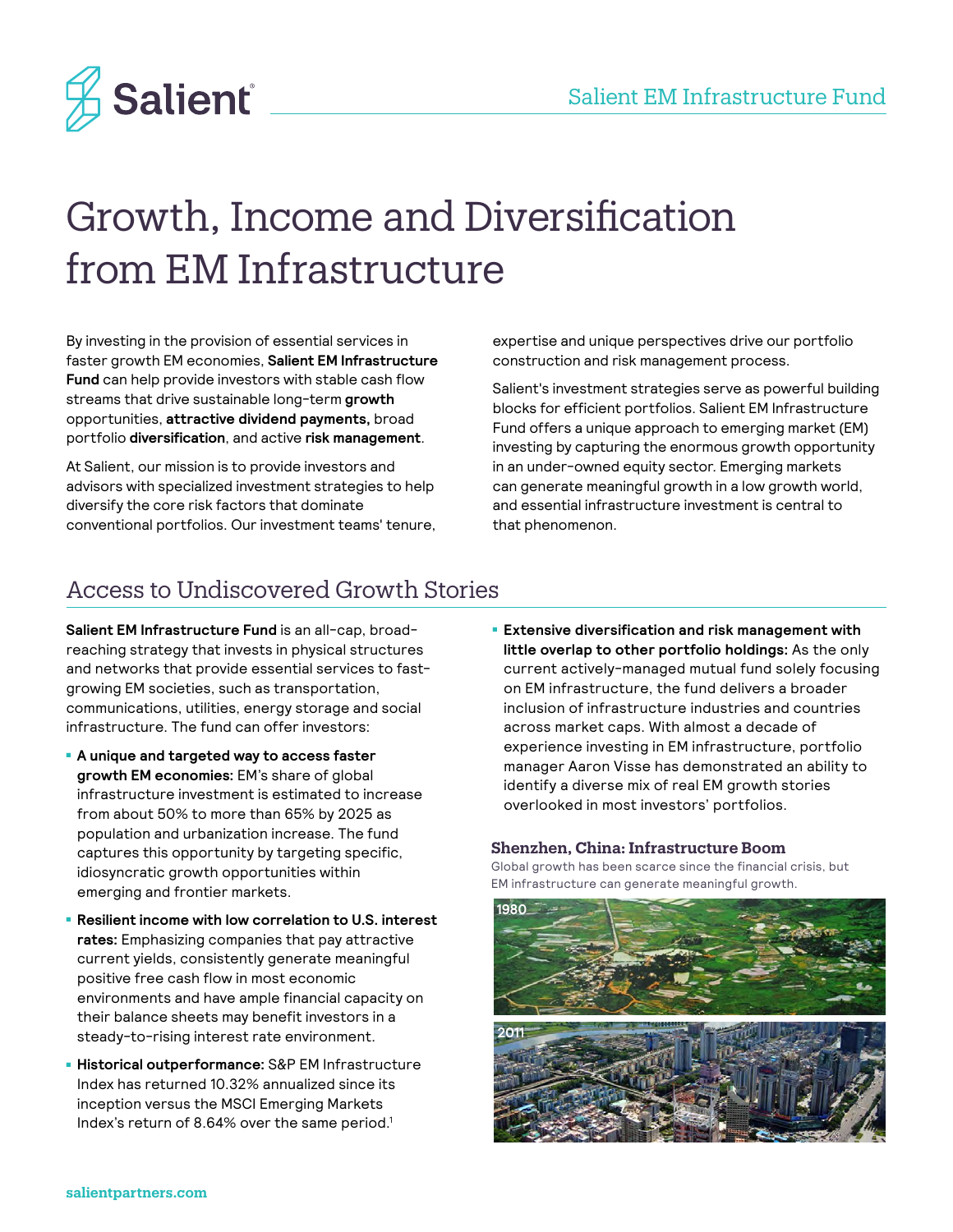## Implementing EM Infrastructure in a Portfolio

Many investors are looking for a lower risk way to access the projected growth in EM economies. A portfolio of high-quality EM infrastructure companies poised to benefit from long-term trends and short-term catalysts can offer a combination of stability and growth that can enhance current portfolio returns and drive future growth. Investors can implement Salient EM Infrastructure Fund into their portfolios in multiple ways:

■ **Replace or complement an EM equity allocation:** The compelling mix of growth and income benefits investors looking for hard asset diversification in their portfolios. As many investors are effectively lacking an EM allocation altogether, this fund offers true

diversification to a portfolio in an asset class that has historically outperformed broad EM equities.

- **Complementary diversification to real estate and MLPs:** EM infrastructure provides similar growth along with a resilient and stable source of income and low correlation to MLPs and U.S. real estate.
- **Enhance and diversify yield:** The long-term and enduring nature of infrastructure assets can provide consistent, stable cash flow streams with lower volatility than traditional asset classes. Low correlation to U.S. interest rates and fixed-income asset classes provides investors a more diverse income stream as well.

## Broad Inclusion for True Diversification

Salient EM Infrastructure Fund combines quantitative and qualitative methods to produce a broadly diversified blend of attractively valued infrastructure companies. After screening for companies based on dividends and positive free cash flow, extensive fundamental research identifies attractive companies that offer total return potential with the ability to generate positive free cash flow in difficult economic environments. Active management and expertise

## **FIGURE 1**

## **Salient EM Infrastructure Fund Offers Broader Access**



Source: Bloomberg, as of 07/31/17

## provide risk-managed access to the companies supporting the rapid growth and urbanization in the emerging world.

By including a broader range of high-quality companies across countries, regions, industries and market caps, there is **less reliance on any one risk factor**. The fund delivers a diversification benefit that is unlikely to overlap with other holdings in an investor's portfolio.

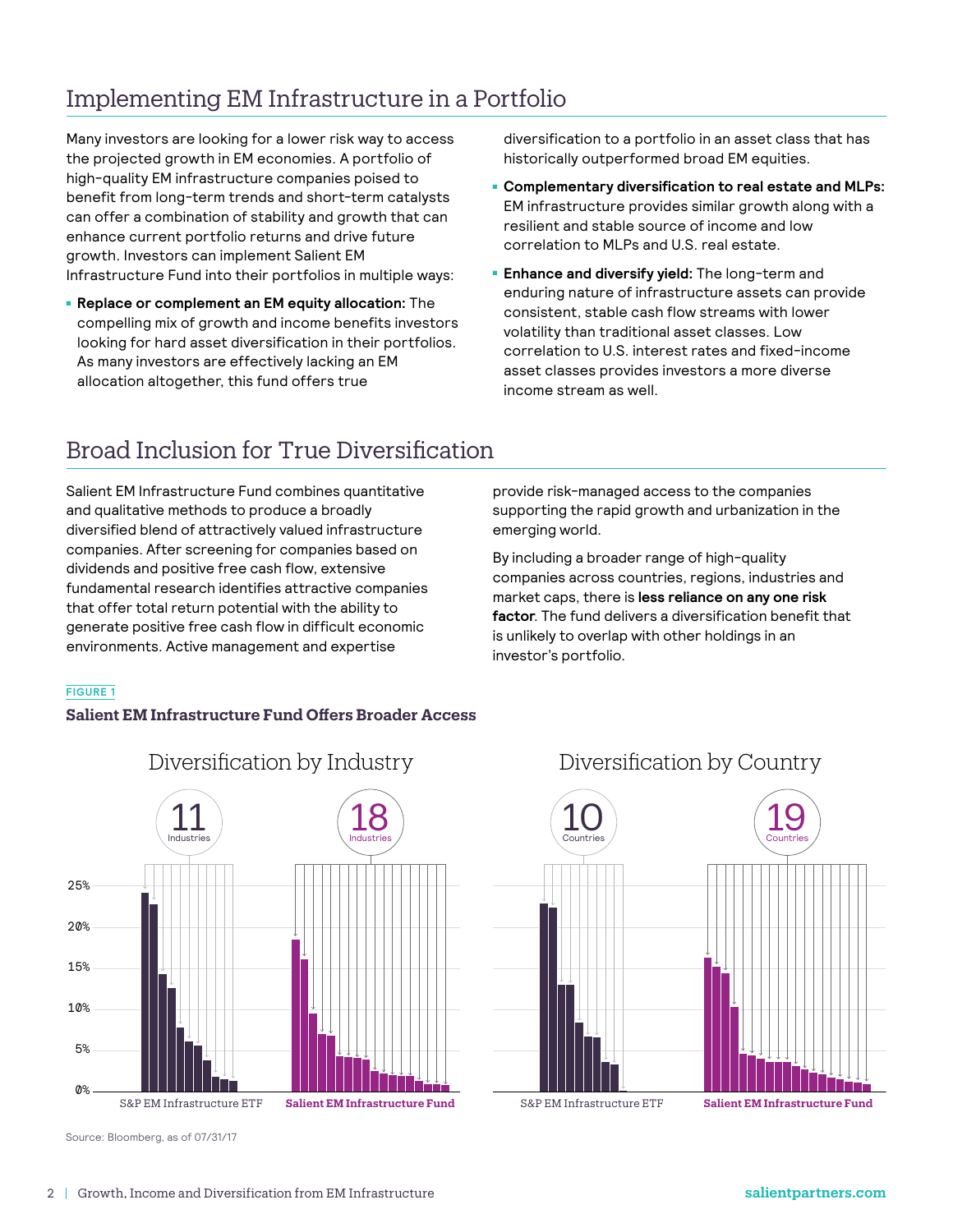## Pure, Unparalleled Exposure to Emerging Markets Megatrends…

Powerful long-term trends in conjunction with short-term catalysts provide a compelling multidecade investment opportunity in EM infrastructure. The UN identified two global megatrends that will impact emerging markets acutely: **demographics** and **urbanization**. EM infrastructure investment is uniquely positioned to benefit from these global shifts.

Emerging markets represent the epicenter of these trends, fueling a significant wave of **new infrastructure investment**. Infrastructure spending worldwide is projected to grow from \$4 trillion per year in 2012 to more than \$9 trillion per year by 2025.<sup>2</sup> Between now and 2050, the world's population will increase by 2.5 billion people and continue to urbanize, with the percentage of the world living in urban areas increasing from 54% to 66%.3

**Rising affluence** is another long-term trend. China's middle class, for example, is estimated to grow from around 10% of the population to over 70% by 2030.4 Those who invest in the owners and operators of **EM infrastructure investments are poised to benefit**  greatly from these trends both now and in the coming decades.

### **FIGURE 2**

## **Shares of Asia's Global Middle Class Consumption Rising**



Source: OECD Development Centre Working Paper 285

## …with Significant Near-Term Catalysts

Capital net flows into emerging markets have topped \$41.5 billion year-to-date through August 16, 2017.5 While powerful megatrends indicate a long-term wave of infrastructure investment to come, recent catalysts have signaled the current environment is especially favorable to EM infrastructure investment, especially if positive factors, such as sentiment, commodity prices, currencies and monetary policy, remain stable.

**EM valuations have become historically compelling:** With the U.S. stock market's cyclically adjusted priceearnings (CAPE) ratio hovering at a 28.0x and EM currently at 15.6x, EM stocks are poised to benefit from much lower valuations.6

**Leading indicators of global and EM equity growth are advancing:** Global purchasing managers' indices nearly uniformly remain solidly in expansion territory while the global economy is the healthiest and most synchronized it has been since 2010.

**China's Belt and Road initiative promotes infrastructure investment:** By some estimates, Asia will need to invest \$26 trillion between 2016–2030 (\$1.7 trillion per year) to maintain its growth momentum.7 Notably advancing these efforts is China's Belt and Road initiative, which seeks to create three overland routes and one maritime route linking China, Africa and Europe.

**Political changes could generate substantial EM infrastructure investment:** Results of upcoming elections and ongoing political processes in emerging markets could provide more stability in certain countries and lead to increased investment in infrastructure to maintain or spur growth momentum. Conversely, political events and divisiveness in Europe and the U.S. may negatively impact investor sentiment toward those markets and their underlying currencies, potentially resulting in flows out of Europe and and the U.S. into EM.